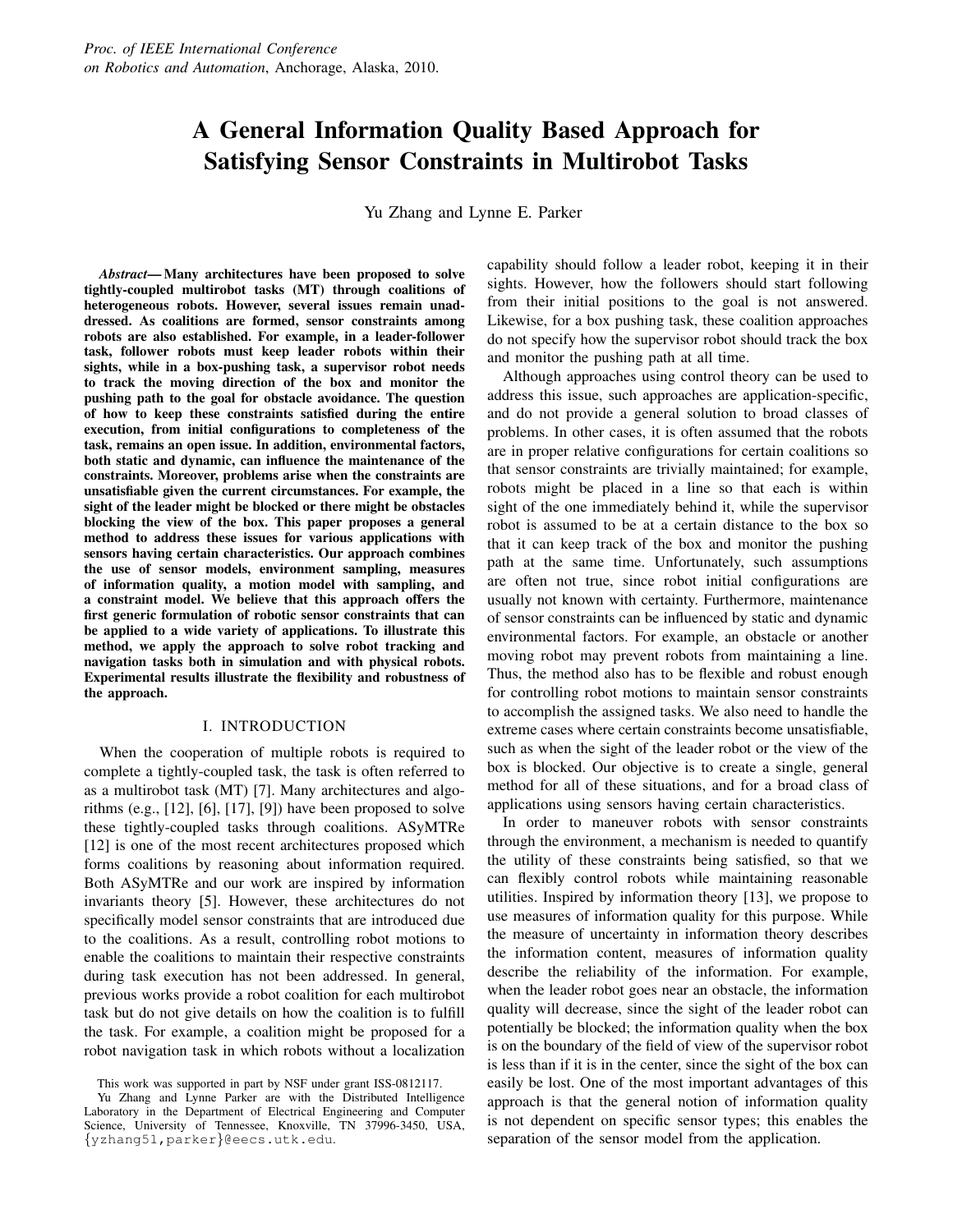Another important aspect regarding information quality is that while most of the previous research has concentrated on identifying global measures using discretized methods [16], [3], [14], our approach is based on local measures in local sensor space. The reason for using local measures is based on the observation that sensor constraints must usually only be enforced locally instead of globally. For example, a follower robot only needs to know where the leader is relative to itself. The obvious tradeoff is that optimality is achieved locally instead of globally. However, given the property of localness of sensor constraints, this simplification should still yield sufficient solutions. One important advantage of computing local measures is that the approach can be completely distributively implemented since only local information is required. Another advantage is that measures of information quality can be defined continuously in space.

To account for the environmental influence on measures of information quality, we create an approximate geometric representation of the world in the sensor field of view (FOV) by sampling the environment into particles using range sensors. We compute weights for sensor quality measurements from the sensor quality model based on these particles. The weighted sensor quality measurements are taken as the information quality measurements. To use the measurements, we sample the motion space into motion vectors using a chosen motion model and compute the information quality measurement resulting from each vector. We then choose the motion vector that leads to the best information quality measurement. For extreme cases where certain sensor constraints are unsatisfiable, we define a constraint model that manages constraint repositories. Based on the type of the constraint, which depends on the kind of information the constraint concerns, the constraint model enables indirect constraint satisfaction for alternative solutions through constraint relaxation in an application-specific manner. The model is then used in combination with other models to compute the information quality measurements for alternative solutions.

After a brief review of related work (Section II), we explain our approach in detail (Section III). Afterwards, we apply the approach to solve robot tracking and navigation tasks, presenting results from simulations and physical robot experiments (Section IV). Finally, we conclude with some discussion and plans for future work (Section V).

# II. RELATED WORK

Maintenance of sensor constraints is important in many applications. The approach of [8] handles the issue in a robot deployment task by preplanning a path that ensures the satisfaction of sensor constraints. However, such a solution is application-specific. Moreover, uncertainty and dynamic factors can render the solution infeasible for practical applications. Some other research works do not assume prior knowledge of the environment, resulting in applications that usually allow more flexibility and are adaptable to different environments. In [1], a greedy strategy for target tracking is introduced that uses local sensor data for geometric reasoning. Simulation results demonstrate significant

improvement in tracking performance compared to previous works. The approach of [16] uses visual information to guide robots to cooperatively complete an insertion task based on information quality. During execution of the task, one robot provides visual guidance to another robot that is to finish the insertion job. The optimal observation position is found by first constructing a geometric world map and then searching the space for the position with the best information quality. In [15], robots in a target mapping task cooperate to maximize information gain. At each step, robots take the step to maximize the utility considering the observational contributions of teammates. However, these prior works solve only specific tasks; they do not provide general solutions to related tasks. In contrast, our work is aimed at providing a general method to multirobot sensor constraint satisfaction problems, which can be applied to a variety of applications.

The approach of [10] makes use of fuzzy logic to control the motions of cooperative robot teams using visual observation. However, fuzzy logic is beneficial primarily when mathematical models are not available. The information quality based approach that we propose defines explicit models and provides flexible methods to implement the models differently for various applications, hence offering more control over behaviors of robots.

In the case of unsatisfiable sensor constraints, while most of the works mentioned do not consider this issue, the approach of [16] deals with it by defining a secondary target. No general method has been provided to solve the problem. The approach that we propose defines a constraint model that models sensor constraints explicitly and further enables indirect constraint satisfaction for alternative solutions, based on the type of the constraint. The constraint model is also used to compute information quality measurements for these alternative solutions when original constraints are difficult or impossible to be satisfied.

## III. THE APPROACH

For each constraint in a given application, we need to compute information quality measurements to characterize how the constraint is satisfied in a variety of configurations. Since the measurements are affected by only two independent factors, we break the computation into two parts. First, the sensor quality measurement is used to describe how reliable the information is that is being retrieved by the sensor; second, environmental influence is modeled as a weight to the sensor quality measurement to capture how the environment affects the reliability of the information. As a consequence, we can build sensor models that do not depend on task domains as long as the same type of constraint is concerned. To handle the application-specific environmental influence, we further notice that by breaking the influence onto environment samples, some extent of generality can be achieved at the cost of assuming independent samples. After obtaining the information quality measurements, we simply need to choose the motion vector that leads to the best information quality.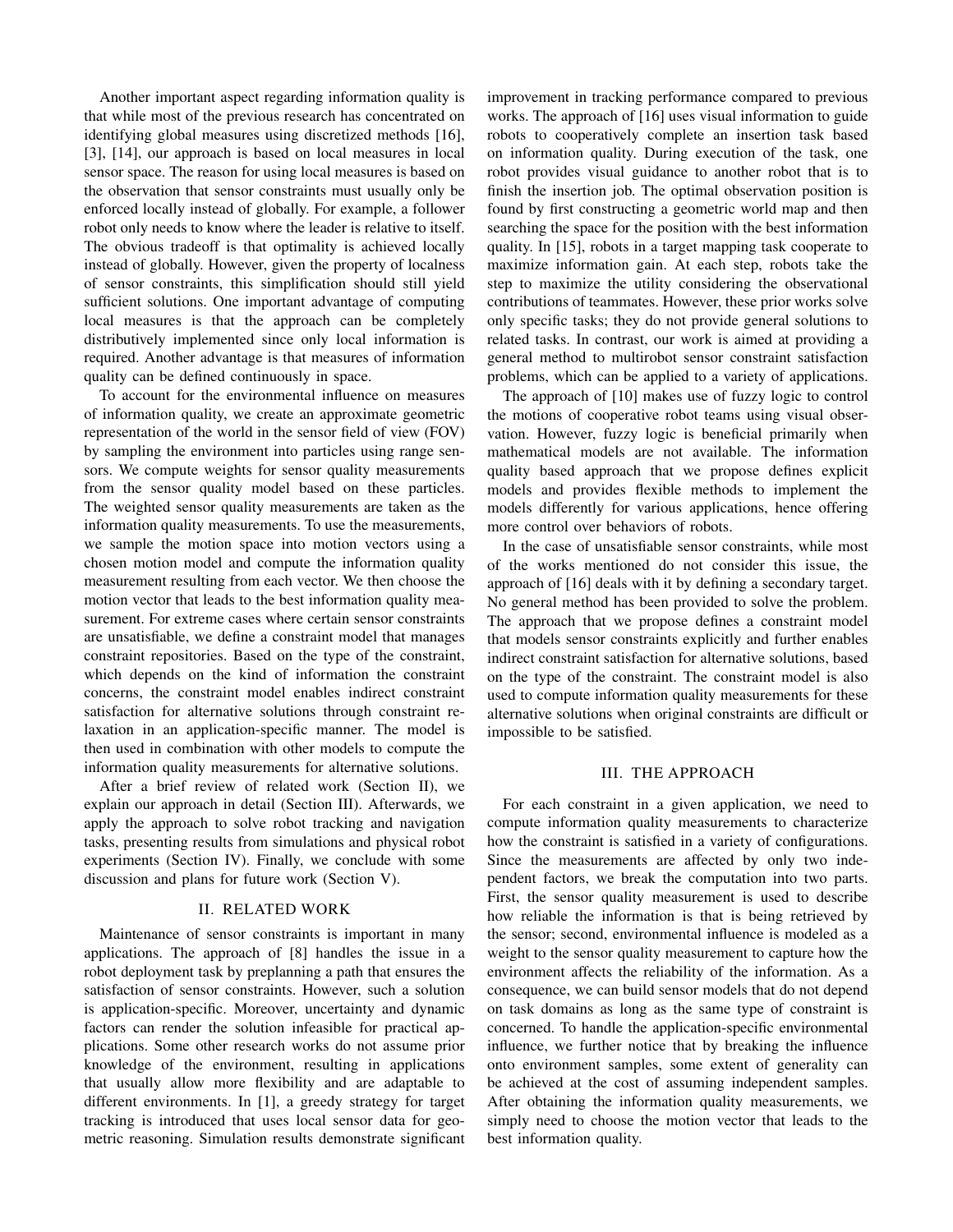One limitation of the approach is that a natural definition of the sensor quality model, described shortly afterwards, is required for each sensor that is being modeled. Sensors for which the models are difficult or unnecessary to be defined, such as bumpers, are not proper to be modeled by the approach.

We next describe the different components of our approach and roles they play. For the following discussions, we use the term *constrainer* to represent the entity that imposes sensor restrictions and *constrainee* to represent the entity that is being restricted. The two terms could refer to the same entity, where the constraint is imposed on the *constrainer* itself.

## *A. Sensor Model*

The separation of sensor model from the application ensures the generality of this approach. Once the model is defined for a particular type of sensor, it can be applied with little or no change to other applications in which that sensor type is used, as long as the same type of constraint is concerned. In our approach, we explicitly identify two essential submodels – the sensor quality model and the sensor uncertainty model.

*1) Sensor Quality Model:* The sensor quality model computes a sensor quality measurement, which is a score assigned to the constrainer's configurations in the constrainee's local space, given the current configuration of the constrainer<sup>1</sup>. The scores are assigned according to how reliable the corresponding configurations are for constraint satisfaction without considering environmental factors. For a particular sensor, and given different configurations for the constrainer from the viewpoint of the constrainee, the model computes normalized scores for the configurations based on their reliability in terms of constraint satisfaction. Note that configuration spaces can differ from constraint to constraint, from application to application. For example, in the navigation task, we consider only the relative coordinates of the constrainer while in the box pushing task, the configurations should include both the relative coordinates of the box and distance to the box. The model is defined as a function<sup>2</sup>,  $I_s: X \to [0,1]$ , in which X is the local space of the constrainee. A value of 1 indicates the most reliable configurations.

For the robot tracking and navigation tasks, the sensor quality model is defined for laser and camera sensors in a 2D Euclidean space,

$$
I_s(x_{(l,\theta)}) = a * \frac{l_{max} - l}{l_{max}} + (1.0 - a) * \frac{\theta_{max} - |\theta|}{\theta_{max}} \quad (1)
$$

in which the  $(l, \theta)$  pair is the relative position of the constrainer in a polar coordinate system and  $l_{max}$ ,  $\theta_{max}$  are the sensor distance and angle ranges, respectively. Here,  $a$  is the weighting factor. Informally, this model prefers locations that are nearer to the sensor, and those that are nearer to the midline of sight of the sensor.

*2) Sensor Uncertainty Model:* The sensor uncertainty model captures the noise characteristics for a sensor, defined as a density function of sensor readings,  $U_s$ :  $(X | X) \rightarrow \Re$ .

For the robot tracking and navigation tasks, we define the model as linear normal distributions for laser and camera,

$$
U_s(x_{(l',\theta')} | x_{(l,\theta)}) \sim N((l,\theta), M\Sigma_s M^T)
$$
 (2)

in which M is the scaling matrix and  $\Sigma_s$  is the covariance matrix for laser or camera,

$$
M = \begin{bmatrix} |l - l'| & 0 \\ 0 & |\theta - \theta'| \end{bmatrix}
$$
 (3)

Although the sensor quality and sensor uncertainty models can be dependent on each other, for simplification, we assume independence between them. In most cases, the sensor uncertainty model is intrinsic to a particular sensor while the sensor quality model is primarily dependent on properties of the current task. When the two models are dependent, such as the robot tracking task, we have found that our approach still performs well. In ongoing work, we are exploring the use of other, perhaps more accurate, sensor uncertainty models.

### *B. Environment & Uncertainty Sampling*

We introduce a sampling method to incorporate environmental influence on measures of information quality. First we represent different objects in the environment by considering them as composed of samples. Then, we compute the influence of these samples on the measures of information quality as dictated by the application. Generality is achieved by varying the influence of samples for different applications. One of the advantages of using a sampling method is that geometric reasoning is implicitly taken into account by an approximate geometric representation created by the samples. Another advantage is that sensor uncertainty can be easily incorporated by sampling again on these environment samples based on the uncertainty model of the range sensor using the Metropolis-Hastings algorithm [4], which can sample from any density function using a candidate generation function.

For sampling the environment, we apply a k-means clustering algorithm to range sensor readings, such that readings corresponding to different objects fall into different clusters. Based on the environment's complexity with respect to the robots, we then choose a granularity (i.e., density of particles) for sample creation. The created samples naturally form a geometric representation of the environment. For sensor uncertainty, we sample again on these samples based on the uncertainty model of the range sensor.

For each range sensor reading, environment sampling yields *n* samples,  $S: \{s_1, s_2, ..., s_n\}$ . For each environment sample  $s_i$ , after uncertainty sampling, we have a new set of samples,  $S_i$ :  $\{s_i^1, s_i^2, ..., s_i^M\}$ , for constant M. Figure 1(a) shows a scenario with  $M = 3$ .

## *C. Measures of Information Quality*

Since samples from the constrainer itself usually have no impact on measures of information quality, we need

<sup>&</sup>lt;sup>1</sup>In the following discussions, we concentrate on the model for a single constrainer. The model can be easily extended for multiple constrainers.

<sup>&</sup>lt;sup>2</sup>In the following discussions, the subscript of 's' refers to a particular sensor.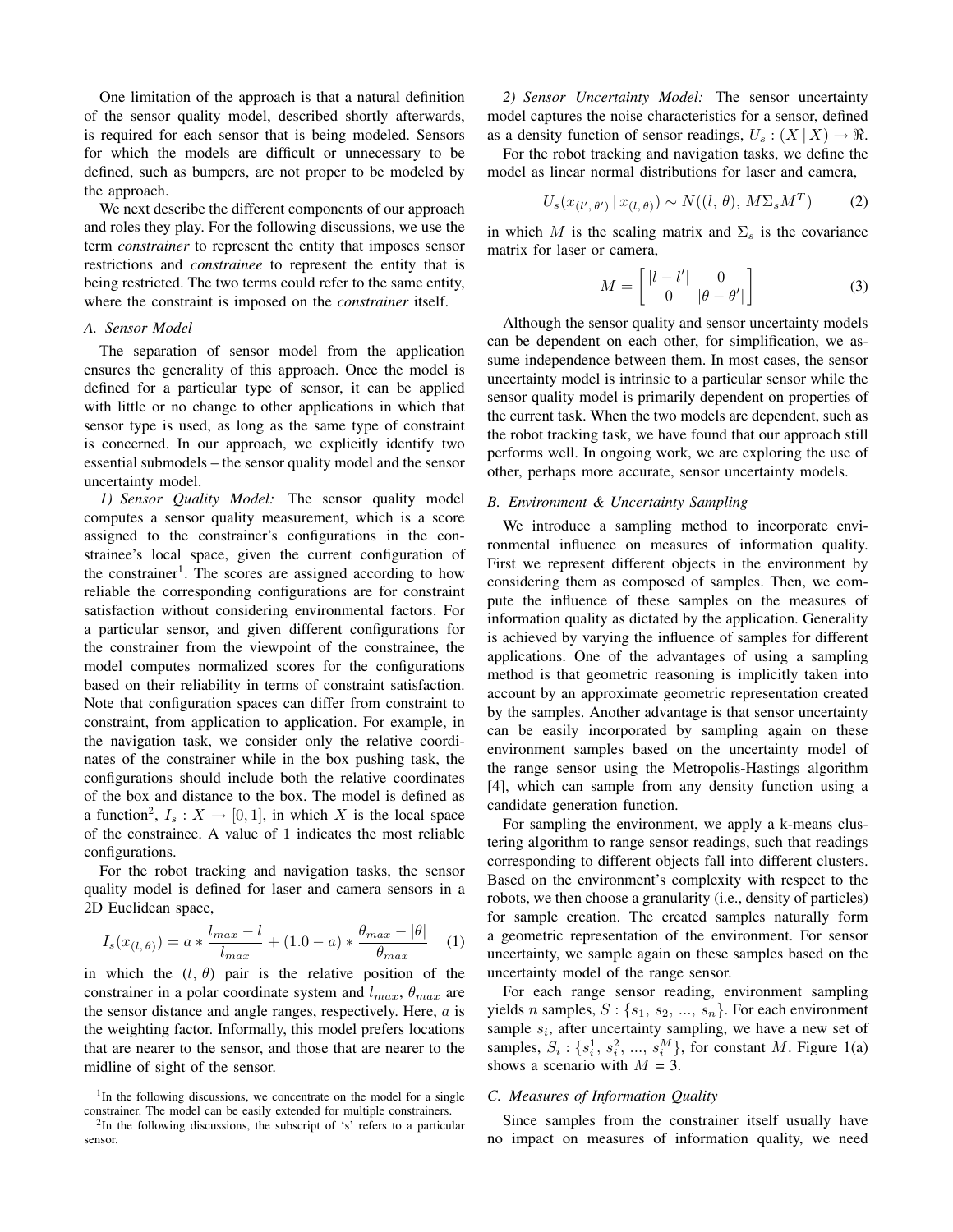to separately consider these samples. For each environment sample  $s_i$ , we compute the likelihood of the sample being the constrainer using the sensor uncertainty model for detecting the constrainer. The likelihood is computed as  $\eta_i = U_s(x_{s_i} | x_{cr})/Z$ , where  $x_{cr}$  represents the constrainer's configuration in the constrainee's local space and Z is a normalization constant. For the robot tracking and navigation tasks, we simply assume that samples within a short distance (e.g.,  $0.2m$ ) from the detected configuration of the constrainer are samples from the constrainer. Thus, we have  $Z = U_s(x_{cr} \pm c | x_{cr})$ , where c is a constant vector. Elsewhere, the probability is determined by a normal distribution based on the sensor uncertainty model.

The influence of the environment is accounted for in the form of weights for sensor quality measurements. The weights are computed in an application-specific manner to ensure that its complement captures the probability of risk imposed by the environment for constraint satisfaction given a configuration for the constrainer in the constrainee's local space. We maintain a probability measure for the weights so that the information quality measurements are also restricted to  $[0, 1]$ , thus describing the probabilities of reliability of the information. The uniformity separates the information quality measurements from the implementation details of the sensor model and environmental influence.

One important note is that we assume that samples exert influence on sensor quality measurements independently. The assumption is generally true unless geometric structures have to be specifically modeled (e.g., finding triangle shaped objects in the environment). For each  $s_i^j \in S_i$ , we compute  $h_i^j = H_s(x_{s_i^j} | x_{cr})$ , where  $H_s : (X | X) \rightarrow$  $[0, 1]$  is a function that captures the probability of risk considering uncertainty samples. The probability of risk considering an environment sample  $s_i$  is then computed as  $r_i = C_{app}(h_i^1, h_i^2, \dots h_i^M)$ , where  $C_{app}$  is dependent on the application. A scenario is shown in Figure 1(b) where probability of risk is computed as the ratio of the uncertainty samples falling in risk range. Obstacle avoidance would be implicitly accomplished by computing environment influence in similar manners, since samples of the obstacle would increase the probability of risk towards the obstacle's direction.

Since samples from the constrainer are generally assumed to have no influence, the probability of risk for each sample  $s_i$  should be weighted by 1.0− $\eta_i$ , where  $\eta_i$  is the probability of the sample being the constrainer. The weight for the sensor quality measurement is simply the joint probability of no risk considering all environment samples. As we assume independent samples, the final weight for the sensor quality measurement is  $w = \prod_i (1.0 - r_i * (1.0 - \eta_i)).$ 

The final information quality measurement is simply computed as  $i = i_s * w$ , where  $i_s$  is the sensor quality measurement.

## *D. Motion Model & Motion Sampling*

The motion model is used to predict the resulting configuration given the current configuration and motion vector,



Fig. 1. (a) Environment sampling using laser sensor with uncertainty sampling. Dark red particles are environment samples and bright red particles at the very bottom are uncertainty samples for one of the environment samples. (b) The probability of risk considering each environment sample is determined by the proportion of uncertainty samples falling in the risk range. The information quality measurements are shown graphically for several sampled motion vectors. The higher the resulting information quality, the whiter the resulting configuration is drawn. Notice that though the sensor quality model would prefer the motion vector facing the target, the combined information quality model would choose to curve a little to reduce the blocking risk from the nearest uncertainty sample.

 $F_m : (P, V) \to P$ . We use the common differential drive motion model, which has the form  $r = v/\omega$ , where r is the radius of movement.

Since measures of information quality can vary from application to application, methods for computing optimal solutions are generally impossible. To overcome the difficulty, we sample the motion space into motion vectors,  $V$ :  $\{v_1, v_2, ..., v_D\}$ , and choose the one with the best resulting information quality measurement. Figure 1(b) explains the sampling and selection process in a simple scenario.

## *E. Constraint Model*

The constraint model enables indirect constraint satisfaction for alternative solutions based on the type of the constraint. The model is then combined with other models to compute the information quality measurements for these solutions in case of unsatisfiable constraints. For example, in the robot navigation task, for successful maneuvering through a narrow hallway, constraints must be relaxed such that some follower robots switch from direct tracking of the leader to indirect tracking through other follower robots. For the box pushing task, the constraint for tracking the box should be relaxed by tracking the pusher robots to infer the box pushing direction when view of the box is blocked.

A graph representation is used for the constraint model in which nodes represent entities while arrows represent constraints among entities. The entities with incoming arrows are constrainers while entities with outgoing arrows are constrainees. For example, in the robot navigation task, robots with incoming arrows are leader robots and robots with outgoing arrows are follower robots. In the box pushing task, an arrow goes from the supervisor robot to the box.

In order to compute the information quality measurements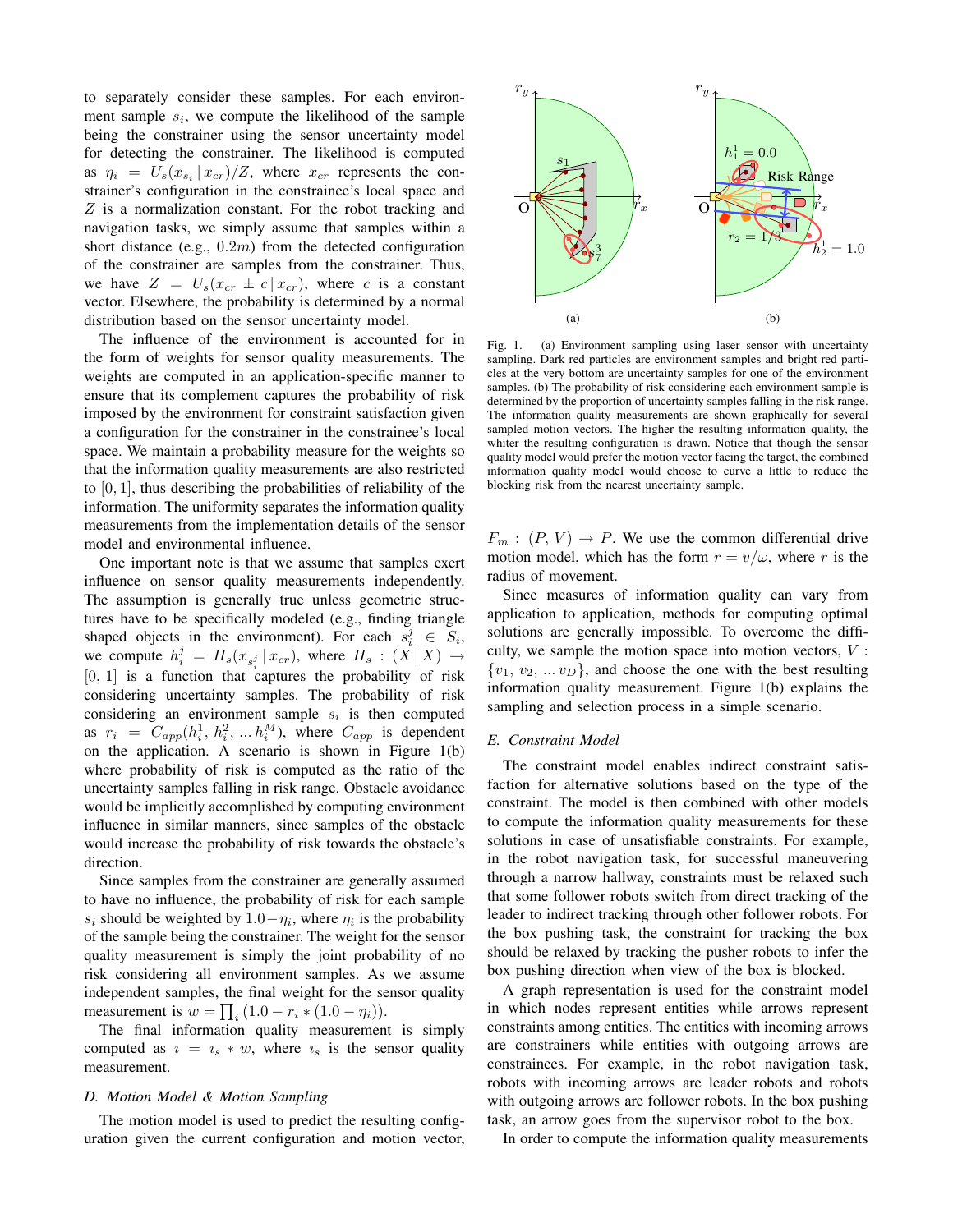for alternative solutions, we correlate it with the path of indirect satisfaction. Let's consider a robot navigation task with four robots.  $R_i$  is initially configured to follow  $R_j$ . However, due to occlusion,  $R_i$  is allowed to track  $R_j$  indirectly through  $R_{b1}$  and  $R_{b2}$ , indicated as follows:  $R_i \rightarrow R_{b1} \rightarrow R_{b2} \leftarrow$  $R_i$ . Note that the sensors along the constraint path can be different as long as different sensor models are used. The information quality measurement for this alternative solution is computed as a function of local constraints along the path:  $\imath_{R_i \to R_j} = L_{app}(\imath_{R_i \to R_{b1}}, \imath_{R_{b1} \to R_{b2}}, \imath_{R_{b2} \leftarrow R_j})$  in an application-specific way. The information quality measurements for local constraints are sent from robots in correlation with the constraints. In such a way, the constraint model remains transparent to various applications having constraints of the same type. Thus, generality is achieved. For the robot navigation task, we simply define  $L_{app}$  to be a function that multiplies all terms. For the box pushing task, the alternative solution is to track the pusher robots instead, otherwise the computation remains the same as tracking the box.

## *F. The Algorithm*

The general algorithm for our information quality (IQ) based approach is given in Algorithm 1. The algorithm starts with environment sampling. Then, for every motion vector, the algorithm computes the resulting information quality measurement using the procedures described previously. For alternative solutions, we incorporate the path information provided by the constraint model and compute the final information quality measurement. If the measurement is less than a threshold, the algorithm searches for an alternative solution and repeats the calculation. The threshold can be dynamically adjusted to increase motion stability. The algorithm either returns a motion vector or failure when no alternative solution is found.

## IV. EXPERIMENTS & RESULTS

We demonstrate our approach by applying it to two applications in simulation using Stage and with physical robots. In the robot tracking task, a tracking robot uses either a camera or a laser sensor to detect the target and tries to keep the target in its sight. While it is usually assumed that the maximum speed of the tracking robot is higher than the target, we set the maximum speed to be the same for the tracking robot and target as in [1]; in the robot navigation task, a teams of robots are to go to the same goal position. We often assume that only one of these robots has a localization capability (e.g., using GPS) and others can detect teammates using either a camera or laser sensor. The goal is for all the robots to reach the goal position. To enhance robustness, we implement a simple error recovery method for going to the last seen target or leader robot position when the target or leader is lost.

## *A. Simulations*

We first compare our model for the tracking task with the specific approach of [1]. The approach of [1] uses range sensor readings for reasoning about the geometry

## Algorithm 1 The General Algorithm for IQ Based Approach

sample the environment,  $S$  :  $\{s_1, s_2, ..., s_n\}$ sample the motion vector,  $V: \{v_1, v_2, \dots v_D\}$ while true do find candidate constrainer configuration  $x_{cr}$ for all  $s_i$  in  $S$  do compute the likelihood  $\eta_i = U_s(x_{s_i} | x_{cr})/Z$ sample using the sensor uncertainty model of the range sensor,  $S_i$ :  $\{s_i^1, ..., s_i^M\}$ end for for all  $v_k$  in  $V$  do predict new configuration  $x_{cr}^k = F_m(x_{cr}, v_k)$ compute  $i_s^k = I_s(x_{cr})$ for all  $s_i$  in  $S$  do for all  $s_i^j$  in  $S_i$  do compute  $(h_i^j)^k = H_s(x_{s_i^j} | x_{cr})$ end for compute  $r_i^k = C_{app}((h_i^1)^k, (h_i^2)^k, ... (h_i^M)^k)$ end for compute the weight for the sensor quality measure  $w^k = \prod_i (1.0 - r_i^k * (1.0 - \eta_i))$ compute  $i^k = i_s^k * w^k$ end for find  $i^* = max_{i=1}^D(i)$ if indirectly satisfied then compute  $i^* = L_{app}(Path_{alt})$ end if if  $i^* >= a$  threshold then return  $v^*$  (corresponding to  $i^*$ ) end if search for alternative solution using constraint model if no alternative solution found then return failure end if end while

of the environment. The information is then used to find the motion vector that minimizes the probability of losing the target. Their approach is, in some sense, optimal given only local information, and demonstrates intelligent behaviors for target tracking. Although we do not model the geometry of the environment explicitly as they do, our robots show certain behaviors similar to the ones in their work, e.g., swinging aside to decrease the future risk. Figure 2 shows the tracking trajectories for both approaches in two complex environments. In both environments, the robot starting from the bottom is the tracking robot. Compared with trajectories of simulations in [1], our simulations have smoother trajectories, which is due to the motion model we use. The tracking performance comparison is shown in Table I, in which the two approaches are clearly comparable. Statistical analysis for our IQ based approach is done using data collected over ten runs for each environment<sup>3</sup>. One

<sup>3</sup>Statistical analysis is not possible for the approach of [1] due to unavailability of the software platform on which it was run.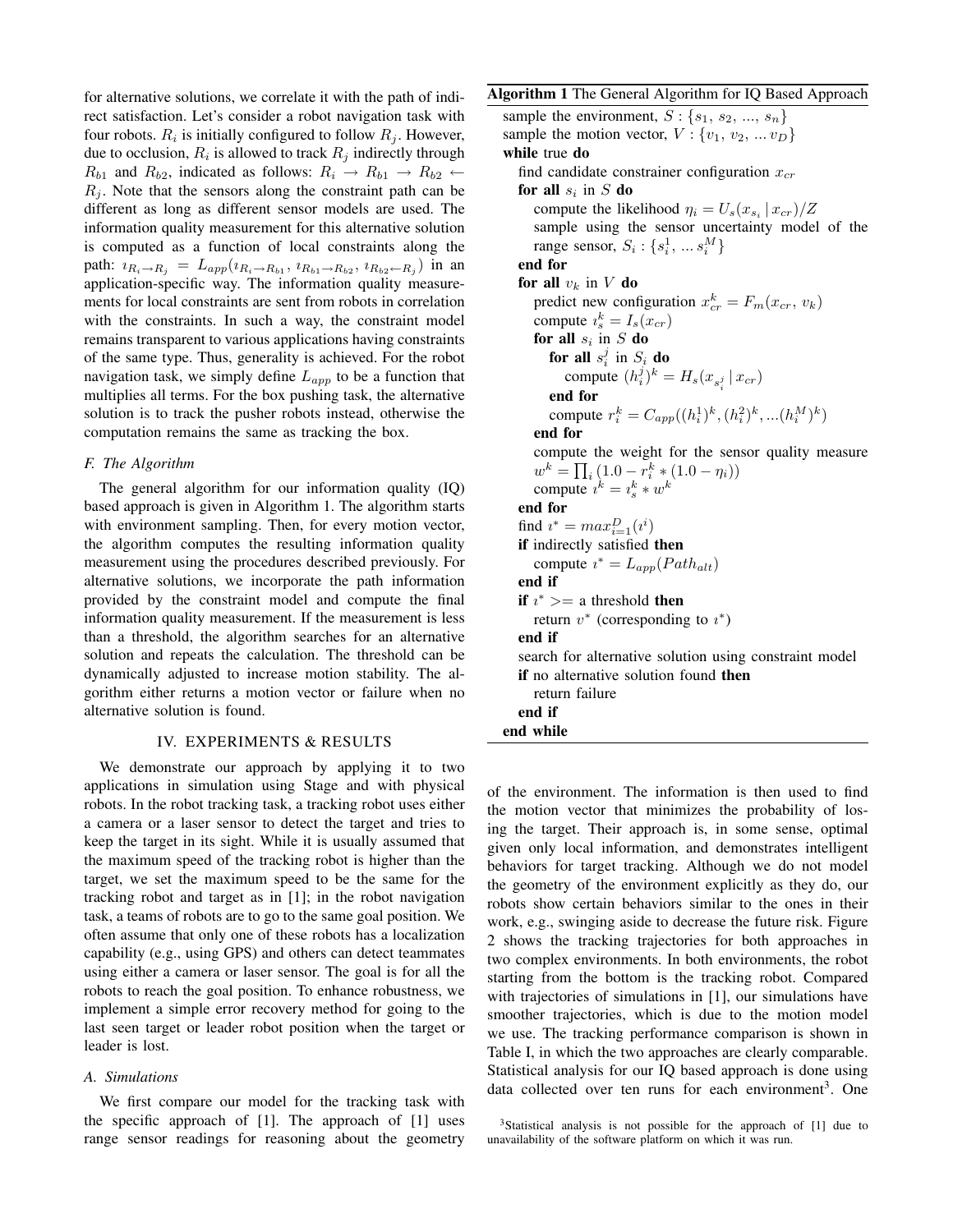

Fig. 2. (a) Tracking trajectory in Maze for our approach. (b) Tracking trajectory in City Block for our approach. (c) Tracking trajectory in Maze for the approach of [1]. (d) Tracking trajectory in City Block for the approach of [1].

advantage of our approach is that adapting our model to track multiple targets is straightforward simply by averaging the information quality measurements for multiple targets; while their approach can provide optimal solutions for each target, it is unclear how to combine the solutions for multiple targets. The most significant limitation of [1] is that it is application-specific while our approach can be extended to various applications.

This experiment shows that an approximate geometric representation is sufficient for capturing important characteristics of the environment. A robot utilizing this information can take proper actions to maintain sensor constraints. Applying our approach to the tracking task also shows that the approach works well for applications in which the sensor quality and sensor uncertainty models are highly correlated. The power of the information quality based approach lies in the fact that measures of information quality can be defined differently so that the resulting applications demonstrate different behaviors. To show these effects, we implement a multiple target tracking task with different sensor quality models. In Figure 3(a), we consider only distance in the model, in Figure 3(b) we consider only angle, and in Figure 3(c) we consider both. Notice the different behaviors demonstrated by the tracking robot (blue). For the model that considers only distance, the tracking robot clearly moves more in order to decrease the distances to the targets; for the model that considers only angle, the tracking robot moves little while turning more to minimize angle errors to the targets; for the model that considers both, the behavior is a combined solution and is more effective in terms of multiple target tracking, since targets are less likely to be out of sight at the next moment. Another interesting application would be



Fig. 3. (a) Multiple target tracking with respect to distance only. (b) Multiple target tracking with respect to angle only. (c) Multiple target tracking with respect to both distance and angle.

dynamic robot formation, in which the sensor quality model is implemented to favor certain positions relative to other robot teammates.

To show robustness of the approach, we ran the robot navigation task with different initial configurations. We generate ten random configurations for follower robots with  $x \in [-16.0, -12.0], y \in [2.0, 3.8]$  and angle  $\in [-60^{\circ}, 60^{\circ}]$ . The robots are to maneuver through the environment shown in Figure 4 with these configurations; all three follower robots are initially configured to follow the leader (red). An obstacle is manually added for a clearer demonstration. For all configurations, the robots reconfigure using the constraint model at different times due to occlusions and reach the goal position successfully. Figure 4 gives snapshots for one of the initial configurations. Figures 4(e) and 4(f) are enlarged configurations from Figures 4(c) and 4(d), edited to show the sensor constraint satisfaction paths. We use the color of the constrainer as the color of the current satisfied constraints such that initial sensor constraints should all be colored red. Notice the changes in constraint satisfactions as the robots navigate through the environment. This result not only shows the robustness of our approach for different initial configurations, but it also shows that the constraint model adds an autonomous reconfiguration capability to robot teams by considering both static and dynamic environmental factors.

## *B. Physical Experiments*

For the tracking and navigation tasks in physical experiments, we use the technique presented in [11] for constrainer detection using cameras. This technique uses specially designed markers for identifying robots carrying the marker and computing the relative positions using a camera sensor. Only the sensor model needs to be changed for this purpose. For robot tracking task, to determine if prediction of the information quality measurements is helpful, we construct a baseline approach for comparison which simply uses the vector field histogram method (VFH) [2], provided in Player and Stage, to drive the robot to the target while performing fast obstacle avoidance using laser sensor readings to greedily find the largest opening that the robot can go through. We allow some tolerance for angle error to the target, since otherwise the tracking robot would often be turning and unable to keep up with the target. For a fair comparison, the error recovery method is also added into the baseline approach. During execution of the task, the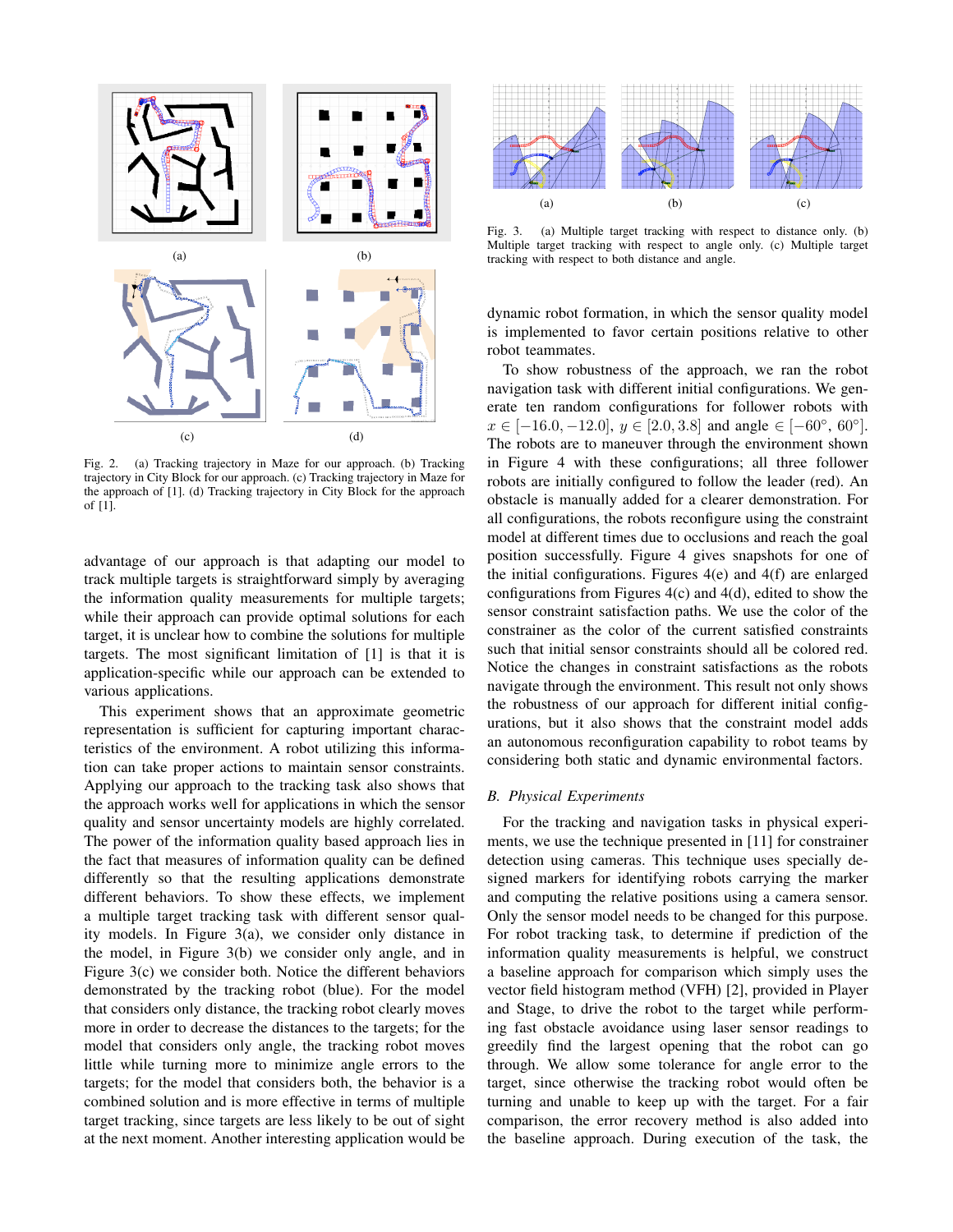| TABLE I                                                |  |  |  |  |  |  |  |
|--------------------------------------------------------|--|--|--|--|--|--|--|
| PERFORMANCE COMPARISON FOR TRACKING TASK IN SIMULATION |  |  |  |  |  |  |  |

| Env.        | IQ Based Approach |                               |                        | Approach of [1] |           |                                          |
|-------------|-------------------|-------------------------------|------------------------|-----------------|-----------|------------------------------------------|
|             | Total No. Steps   | No. Steps Visible             | No. Times Lost (Steps) | Total No. Steps |           | No. Steps Visible No. Times Lost (Steps) |
| Maze        | $114 \pm 3.8$     | $108 \pm 4.0$ (87 $\pm$ 2.1%) | $1(14 \pm 2.5)$        | 82              | 74 (90%)  | (8)                                      |
| City Blocks | $177 + 4.3$       | $165 \pm 5.5$ (91 $\pm$ 1.5%) | $1(16 \pm 2.5)$        | 156             | 131 (84%) | 2(13, 12)                                |

TABLE II PERFORMANCE COMPARISON OF IQ BASED APPROACH AND VFH APPROACH

| Initial        | Information Quality (IQ) Based Approach |               |               | VFH Approach        |               |               |
|----------------|-----------------------------------------|---------------|---------------|---------------------|---------------|---------------|
| Configurations | Total Tracking Time                     | Time in Track | Track to Goal | Total Tracking Time | Time in Track | Track to Goal |
| Config. 1      | 30.1                                    | 20.2(67%)     | <b>YES</b>    | 29.7                | 5.3 $(18%)$   | NO            |
| Config. $2$    | 30.4                                    | 19.2(63%)     | <b>YES</b>    | 26.5                | 9.9(37%)      | <b>YES</b>    |
| Config. $3$    | 30.0                                    | $17.9(60\%)$  | <b>YES</b>    | 26.6                | $2.4(9\%)$    | NO            |
| Config. 4      | 26.9                                    | 13.4 (50%)    | <b>YES</b>    | 18.7                | 4.1 $(22%)$   | NO.           |
| Config. 5      | 27.5                                    | 18.8 (68%)    | <b>YES</b>    | 27.2                | 7.1(26%)      | <b>YES</b>    |



Fig. 4. (a) A typical initial configuration. The red box shows the boundaries for random configurations. All three follower robots are initially configured to follow the leader robot (red). (b) The yellow robot switches to follow the purple robot due to occlusion from the purple robot and the wall. (c) The purple robot starts switching due to occlusion from the blue robot and obstacle (black). (d) Robots follow one by one through the environment and the reconfiguration is complete. (e) Sensor constraint satisfaction paths for robot configurations in (c). (f) Sensor constraint satisfaction paths for robot configurations in (d).

leader robot moves through waypoints forming a zigzag path with obstacles in the environment. We ran the robot tracking task using both approaches in five different initial configurations and compare the results. Table II shows the statistics for the five runs<sup>4</sup>. While a robot using our approach

successfully tracks to the goal for all five runs, a robot using the baseline approach has a success rate of only 40%. Furthermore, the average percentage of time in track for successful runs is also much higher compared to the baseline approach. Figure 5 provides a graphical explanation of how the approaches affect the behaviors of the tracking robot differently. Specifically, we explain and compare choices of motion vectors in two different scenarios for the two approaches. Clearly, when provided with exactly the same information (i.e., laser readings and marker's relative position), a robot using our approach utilizes the information more intelligently and decides the proper actions to take at each step. We believe that by reducing the computational load and incorporating motion prediction, the performance of our approach can be further improved. For the navigation task, we create two scenarios where two follower robots are to follow the leader robot. Experiments show distinct behaviors of the follower robots. Figures 6 and 7 show snapshots from the runs and compare the behaviors. The distinct behaviors show that robots using our approach can reason properly about differences in environments for sensor constraint satisfaction. Coupled with a constraint model which defines relaxation procedures appropriately, adapting robot teams to more complex environments for real applications is possible. An example application would be for robot teams to autonomously reconfigure to move through human populated environments of complex geometries with humans walking around.

## V. CONCLUSIONS AND FUTURE WORK

The paper presents our approach to a general method for sensor constraint satisfaction for various applications using sensors having certain characteristics. For the sensor model, we explicitly identify two essential submodels – the sensor quality model and the sensor uncertainty model. In order to account for environmental factors, we use a sampling method for an approximate geometric representation of the environment and formalize measures of information quality.

<sup>&</sup>lt;sup>4</sup>Notice from the table that the running times for the baseline approach are shorter since we stopped the robots when the baseline approach failed to track and the target was unrecoverable.